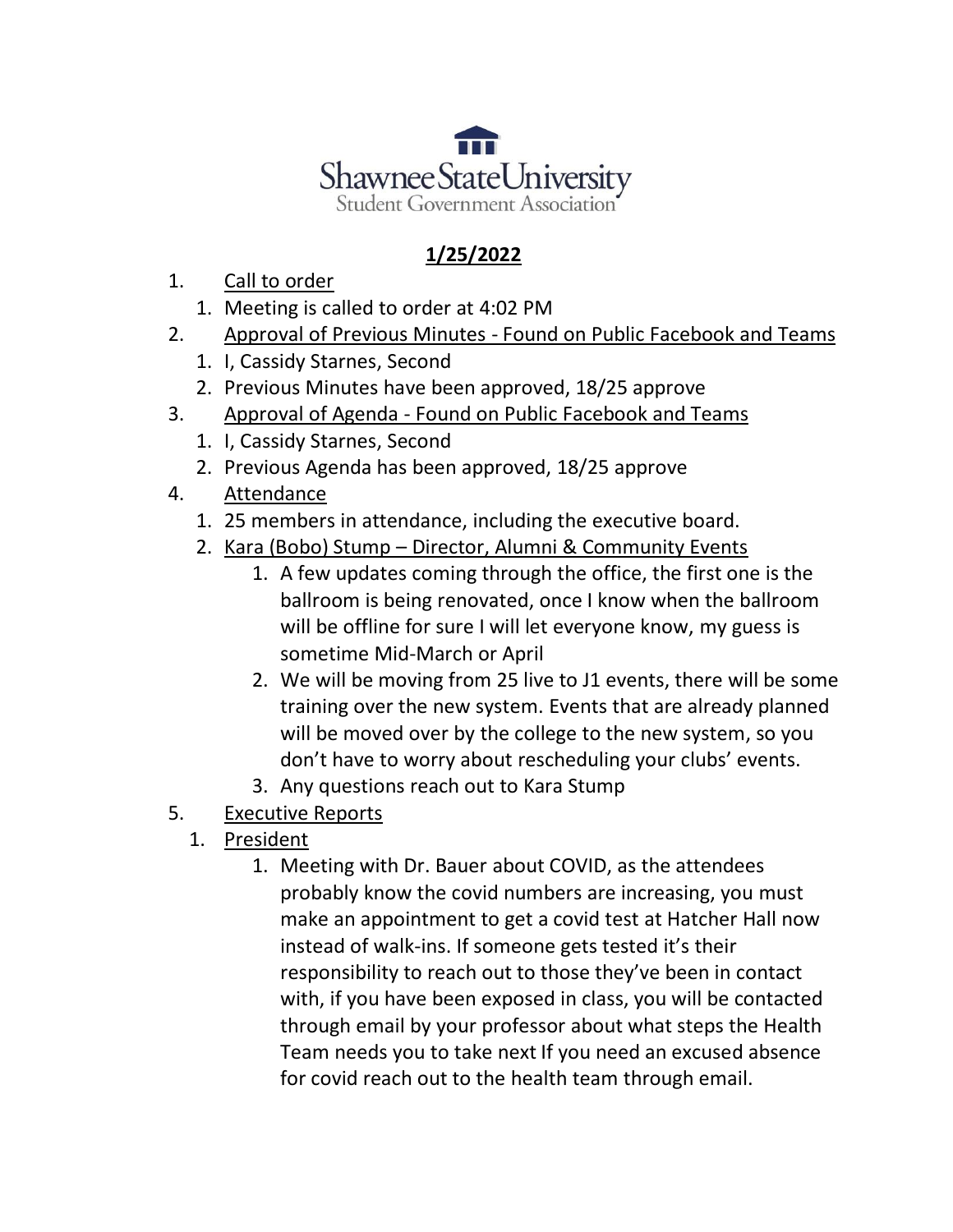- 2. Decisions about if the college is having weather delay is made that morning when the weather is happening, not the night before. Your safety comes first, if commuting and the daily notice is too short for you, use the best judgment and let your professor know you won't be able to make it to class
- 3. Dr. Bauer is coming to talk to SGA in a week or two
- 4. I must report about clubs to the board of trustees, if you want to highlight your club, email SGA with what the club would like reported.
- 2. Vice President
	- 1. Make sure attendees are voting and remember, attendees, can only represent one club
	- 2. New Robert's Rule:
		- 1. Point of Privilege A complaint
		- 2. Point of Information Clarification of facts
		- 3. Point of order When the chair or other representatives are not following parliamentary order
		- 4. Point of Parliamentary Inquiry Confused about proceedings or rules
- 3. Secretary
	- 1. Nothing to report
- 4. Club Coordinator
	- 1. Starting in February, Club Reports start again, clubs must report at least once a month about activities.
- 5. Advisor
	- 1. You will receive an email from Get Inclusive, and you will be required to go through hazing training. It is now a felony to commit hazing in the state of Ohio, the training must be completed by April.
	- 2. Tiffany can see who has or hasn't taken the training. It is very easy to follow along and very simple to do, anyone part of a student organization is required to take it, make sure your club is in compliance!
	- 3. Tiffany will be giving out prizes for student organizations that complete their anti-hazing training quickly.
	- 4. The implementation of Robert's Rules into the SGA came up with a conversation with the Dean of Students when discussing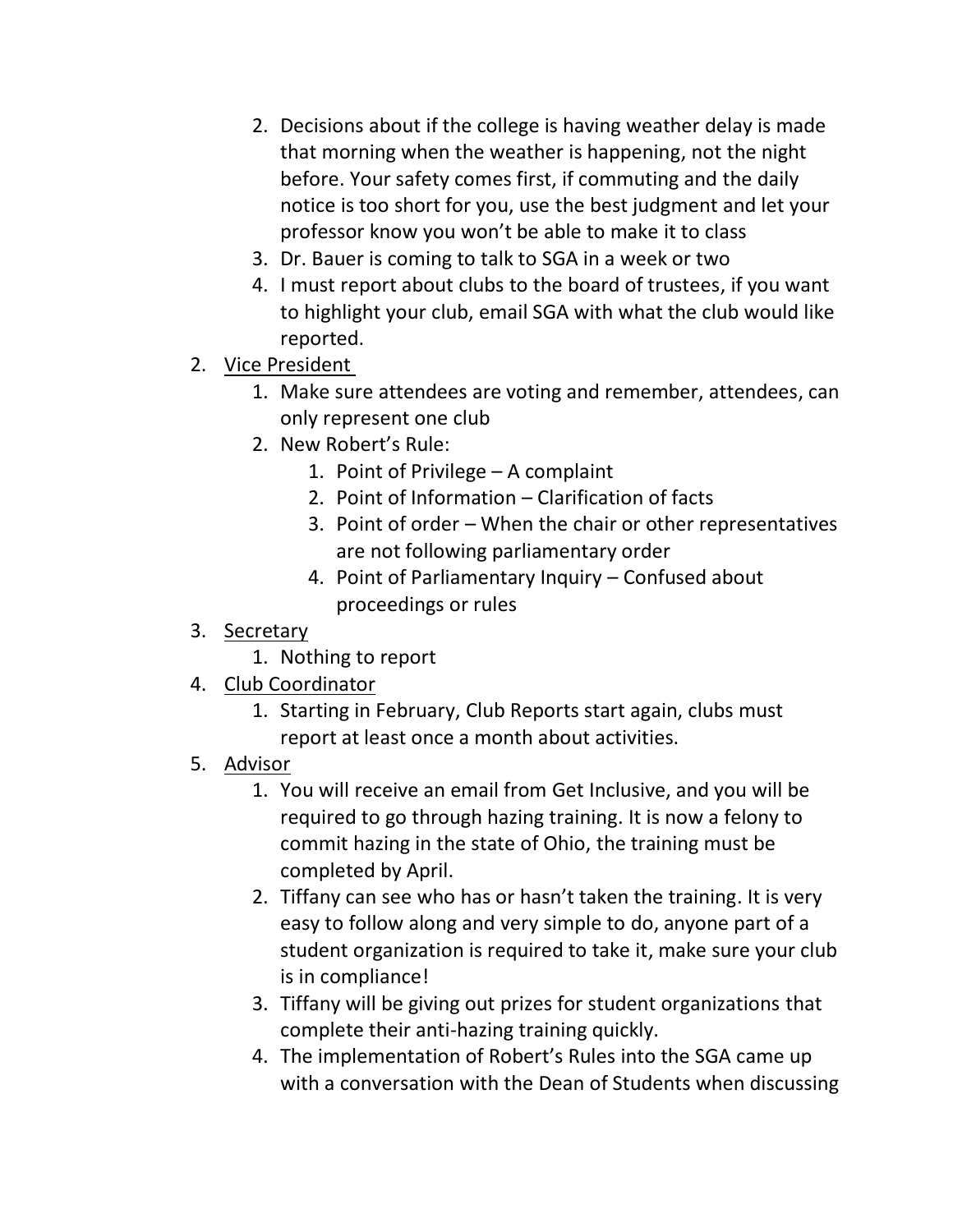what happens when student graduates, SGA is used to better prepare students for the future.

- 5. I am struggling to find out more about where the facemasks are that were ordered for student organizations. when the masks arrive, I will let organizations know so they can pick up a mask and have meetings in person
- 6. Public Views
	- 1. Fox Crone was unable to make presence codes for the past 2 weeks for meetings, they could submit an event but not submit without approval
		- 1. If you lost administrative rights on the presence website so you can't create events without approval, let SGA know and they can get it fixed.
- 7. Committee Reports
	- 1. Academic Affairs
		- 1. Vice President (Elizabeth) oversees academic affairs
		- 2. Not met yet, nothing to report
	- 2. Organizational Affairs
		- 1. Club Coordinator (Taylor) oversees Organizational Affairs
		- 2. Not met yet, nothing to report
	- 3. Student Affairs
		- 1. Secretary (Brandon) oversees Student Affairs
		- 2. Meeting with Marcie Simms was canceled due to COVID. Nothing to report
- 8. Organization Reports
- 9. Old Business
	- 1. Club Approval
		- 1. The following clubs were approved last week:
			- 1. Delta Phi Epsilon
			- 2. Dungeon Crawlers
			- 3. Math Club
			- 4. MOTA
			- 5. Rotaract
			- 6. SAGA
			- 7. Sociology Club
			- 8. Theta Phi Alpha
			- 9. Circle K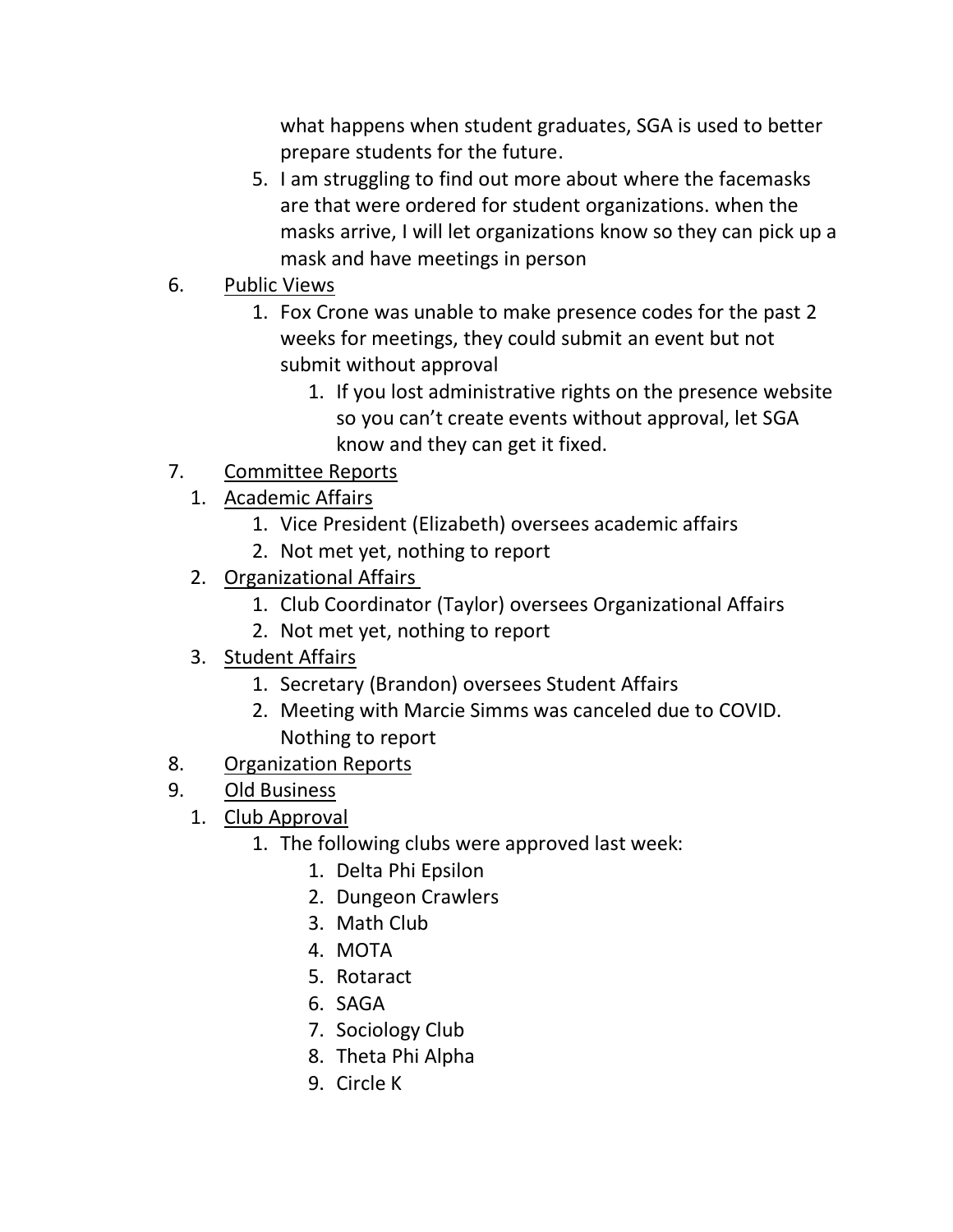10.Delight Ministries

- 11.Shawnee GG
- 12.Society of Plastic Engineers
- 13.Chemistry Club
- 14.SSU Musical Club
- 15.Bears mean business
- 16.Hiking Club

## 9. Club Funding

- 1. All previously mentioned clubs were funded.
- 10.New Business
	- 1. Club Approval
		- 1. Taylor Young moves to recommend new clubs for approval:
			- 1. Student Veterans of America
			- 2. FGC @ Shawnee
			- 3. Skaggs House
			- 4. Pre-Med Club
			- 5. Illuminate Campus Ministry
			- 6. Tri-Beta
		- 2. I, Kaitlynn Hintz, second the motion
		- 3. The new clubs were approved, 18/25
	- 2. Club Funding
		- 1. Taylor Young moves to recommend funding for the clubs mentioned above:
		- 2. I, Adam Hayes, second the motion
		- 3. The new clubs were funded, 17/25

## 11.Announcements

- 1. Hayden Ridgeway GG Club will be having a Super Smash Bros. Ultimate tournament on Feb 5th, ATC 258, commons area attached to it
- 2. SGA Senators selected for the new semester:
	- 1. Rebecca Scholl
	- 2. Kelli Hoffman
	- 3. Hailey Knox
	- 4. Jay Robinson
	- 5. Ghaida Bouchaala
	- 6. Cassidy Starnes

## 12.Adjournment